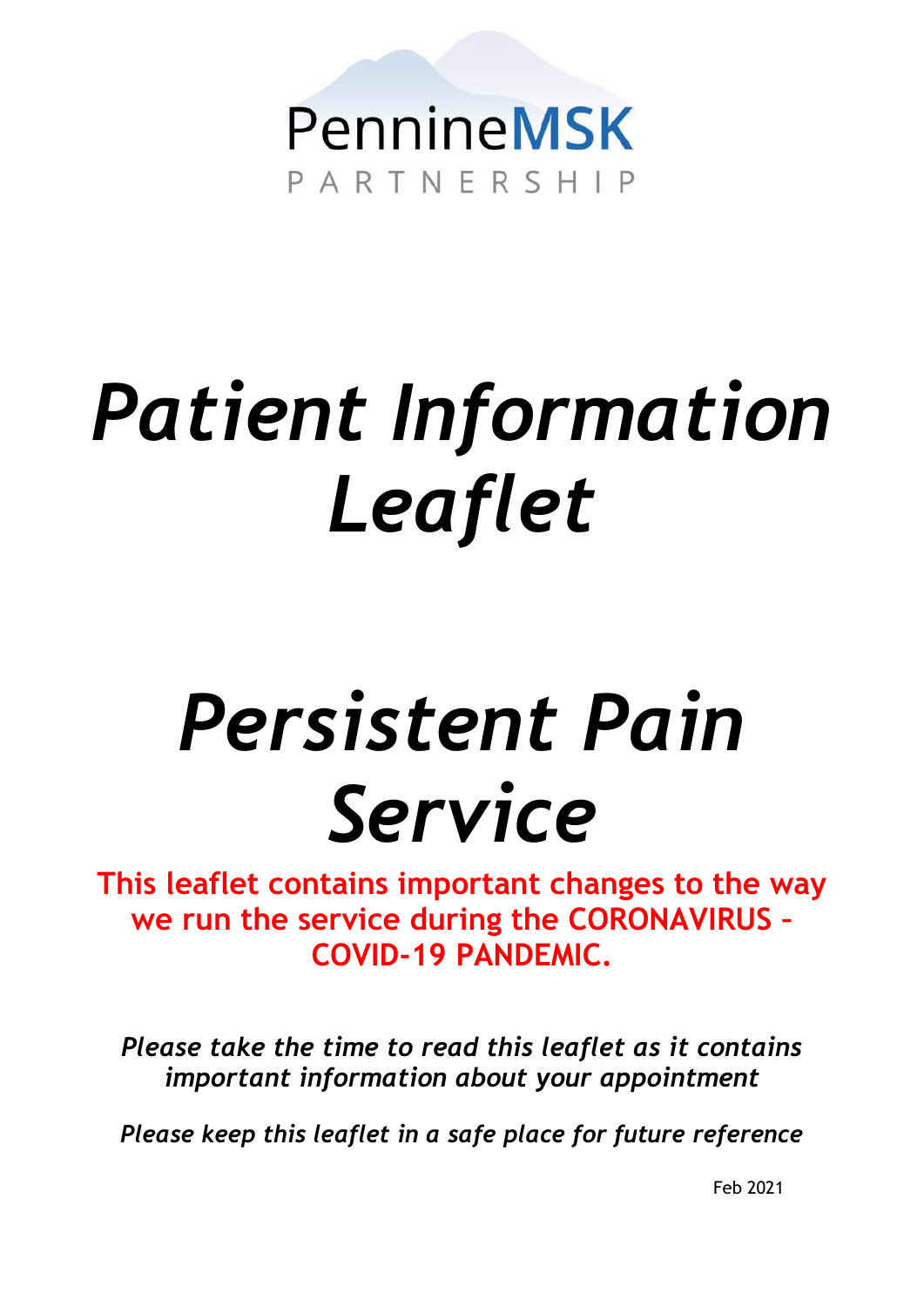#### **What is Persistent Pain?**

Persistent pain is defined as non-cancer pain that cannot be cured and is caused by a change in the way the nervous system transmits pain messages.

This means that although the original trigger of the pain may have eased/healed the pain persists and continues to have an impact on how someone is able to undertake day to day tasks.

Often a period of 3 months is used to define persistent pain but it is recognised that some persistent pain, e.g. following surgery, can be defined as that which 'continues to be present when the normal healing process can be expected to have completed'.

The knock on effects of living with pain all the time can be very great, affecting many areas of life including work, social life, mood and sleep.

**What Is the Persistent Pain Service?** 

NHS Oldham have commissioned a Persistent Pain Service from three local providers in Oldham; Pennine MSK Partnership Limited, Pennine Care Foundation Trust and Pennine Acute Hospitals Trust. These three providers are working together to offer an integrated, patient focused pathway of care for Oldham patients who have persistent pain.

The service offers a multidisciplinary team of a whole range of professionals including: Extended Scope Physiotherapists with an interest in persistent pain, Pain specialist Nurses, GP with special interest in persistent pain, Pain Consultants, Consultant Liaison Psychiatrists, Clinical Psychologists and Cognitive Behaviour Therapists.

**We have changed our service to ensure patients and staff are kept safe during the Coronavirus COVID-19 pandemic**

The Coronavirus COVID-19 Pandemic means we have to change the way we see and treat patients to ensure we follow all the current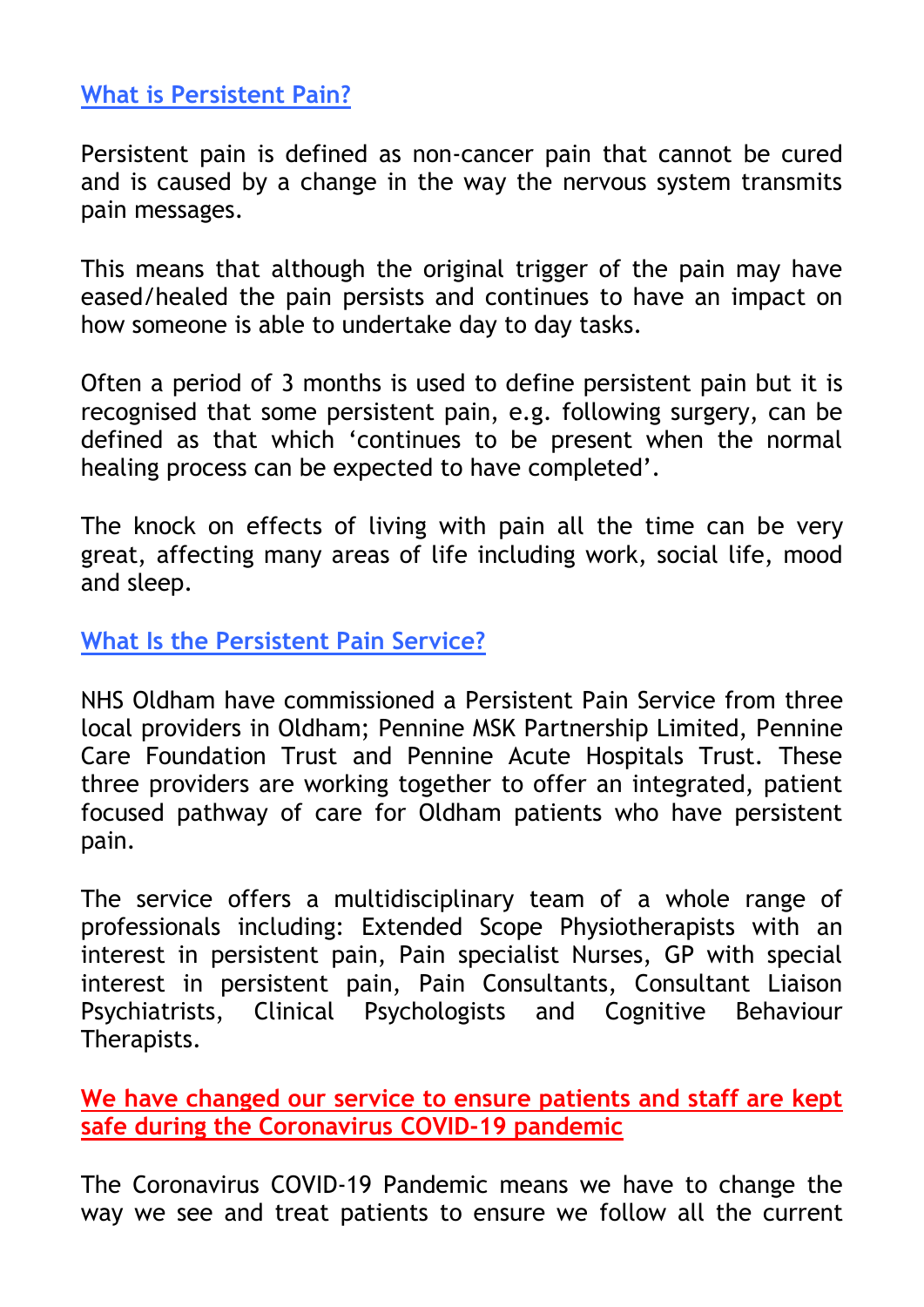Government and NHS guidance. This means that the appointments in the pain service are predominantly going to be provided either on the telephone or on video via an electronic device.

With this leaflet will be an appointment letter for a telephone appointment.

## **Telephone Assessment Appointments**

There is a team of highly specialised health professionals working in the service. Your referral will be sent to the appropriate professional for initial assessment.

You will be contacted at approximately the time of your telephone appointment. Please allow some time either side of the appointed time. The telephone appointment will take approximately 1 hour to undertake the assessment.

- Please have available a list of any medications/topical lotions or ointments you currently use.
- At the initial telephone appointment you will be given the option of a video consultation if preferred and available.
- Please be available in a private quiet space at the time of your appointment.

At this appointment your health professional will help you decide what treatment option would be most beneficial for you and ask you to commit to this plan. We will then arrange this. If your health professional feels you need further input from another member of our multidisciplinary team then they will also arrange this.

## **Telephone numbers**

It is vital that we have the correct contact numbers for you, especially a mobile number. Please advise us if your contact details have changed recently before your appointment so the clinician can contact you.

Please note the number on your screen may say – Caller ID withheld – it is important you answer the call at the time of your appointment.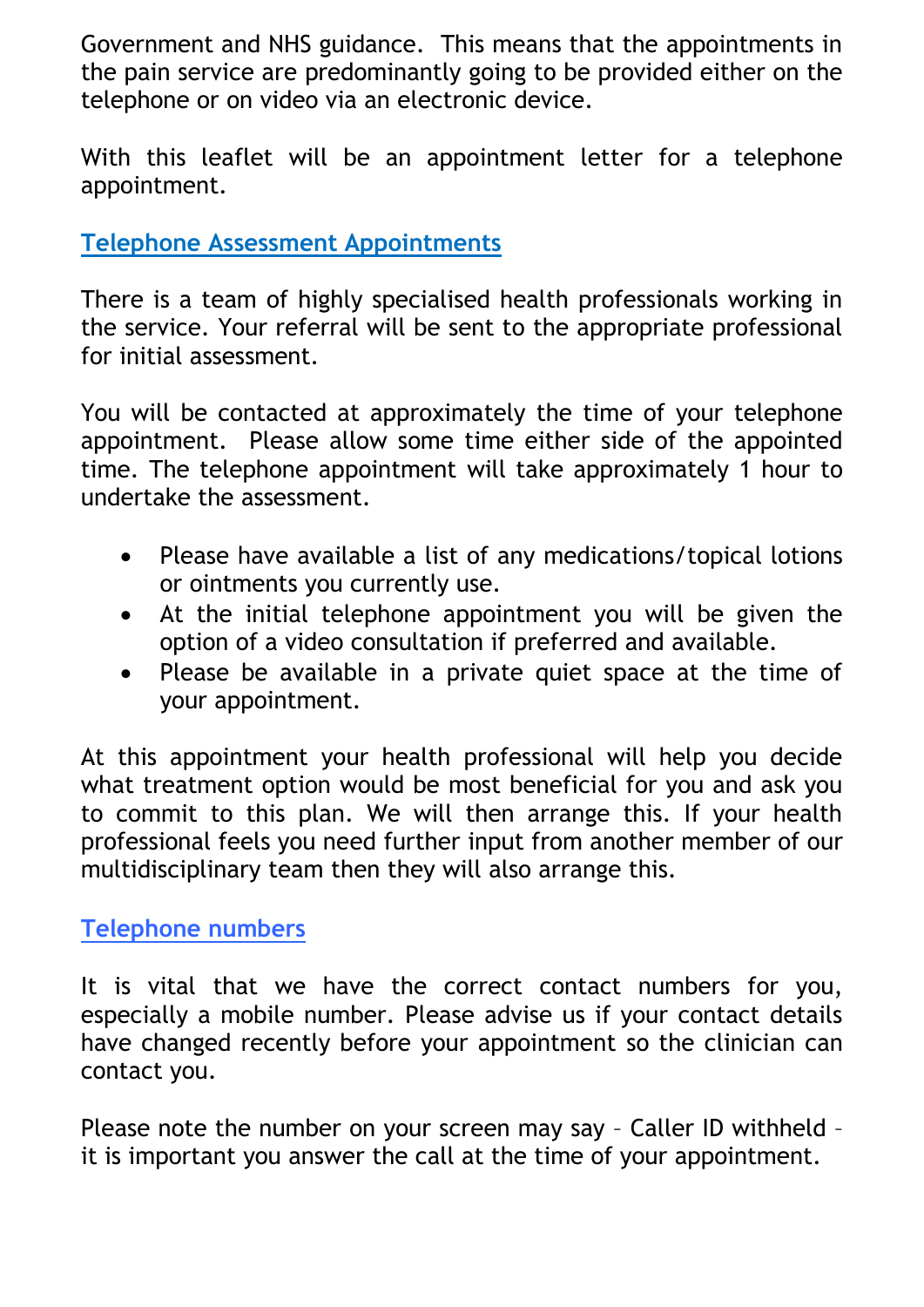If you cannot keep your telephone appointment please contact **0161 357 5270 press option 4** to arrange another appointment. **Failure to do so may result in you being discharged from the service.**

## **Text Reminder Service**

We offer a text appointment reminder service and would be grateful if you could provide us with your mobile number.

## **Interpreter Services**

If your understanding of English is limited we can arrange for an interpreter service. Please notify us at least 48 hours before your appointment if you require this service, specifying which language you require.

**How your personal information is used**

To enable safe, effective care for our patients it will be necessary for us to share certain information about you between the three providers who are managing this integrated pathway. If you have any concerns regarding this please speak to your health care professional. In general your records are used to direct, manage and deliver the care you receive to ensure that:

- The doctors, nurses and other health or social care professionals involved in your care have accurate and up to date information to assess your health and decide on the most appropriate care for you.
- Health or social care professionals have the information they need to be able to assess and improve the quality and type of care you receive.
- Your concerns can be properly investigated if a complaint is raised.
- Appropriate information is available if you see another clinician, or are referred to a specialist or another part of the NHS or social care.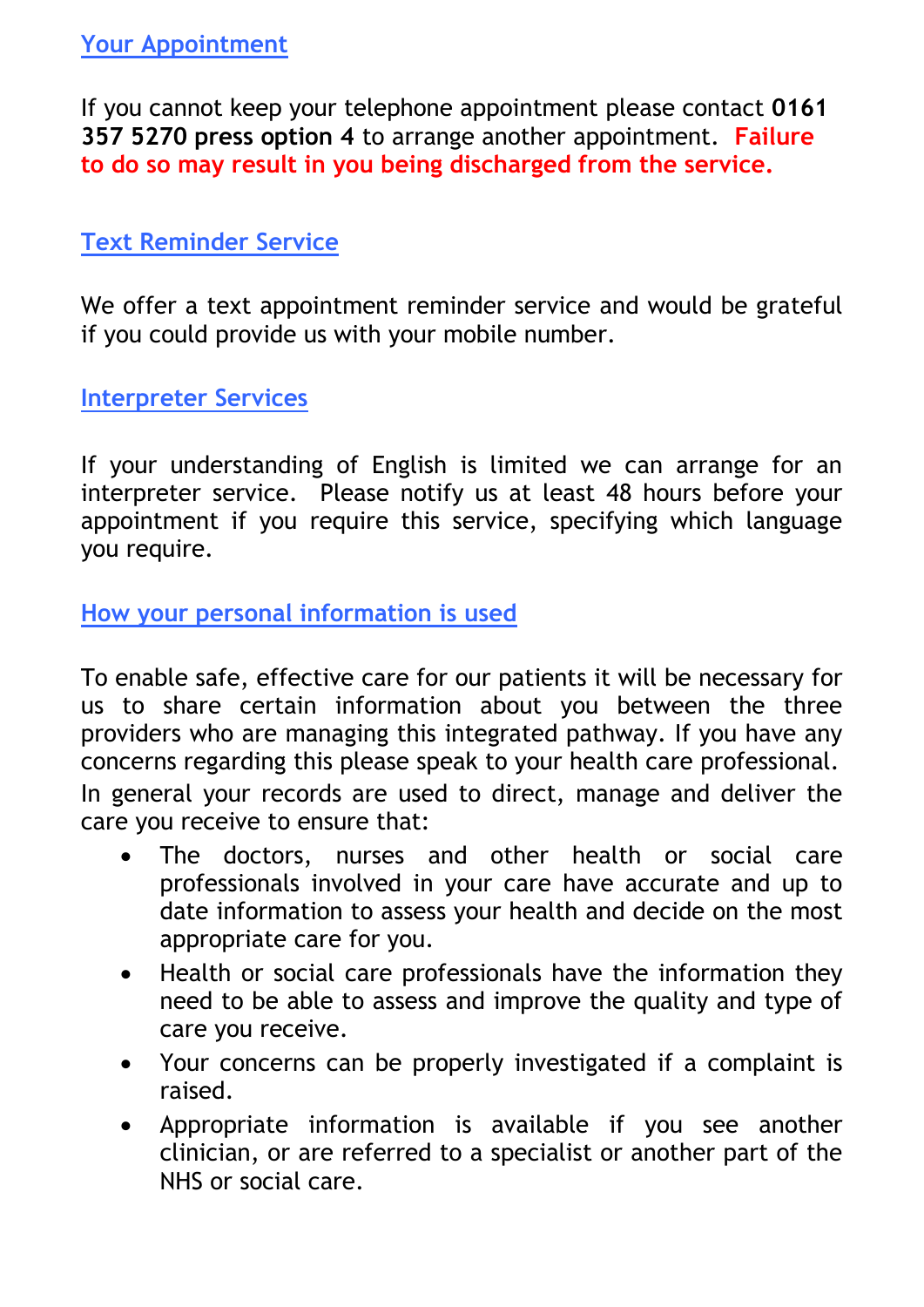Our Privacy notice can be accessed at: <http://www.pmskp.org/> alternatively a paper copy of the notice can be obtained by contacting us at the address below.

#### **Let Us Know**

Please update us if any of your personal details have changed i.e. home address, telephone numbers or GP.

## **IMPORTANT INFORMATION**

**Information Sharing will arrange treatment elsewhere.The service we provide is for patients with a GP in the Oldham area only. If you change GP to one outside of the Oldham area, unfortunately you will no longer be able to access our service. Please advise us if this changes and contact your new GP who** 

## **Equality and Diversity**

We believe in fairness, equality and above all value diversity in all dealings as a provider of health services to the population of Oldham. We intend to embed equality and diversity values into every day practice, policies and procedures. For more information please visit our website.

#### **Comment, compliments and complaints**

We welcome all comments, compliments and complaints as these are what drive our service improvements and should be sent in the first instance to:

#### **Julie Bedford**

Patient Care Manager Pennine MSK Partnership Ltd Integrated Care Centre New Radcliffe Street Oldham OL1 1NL